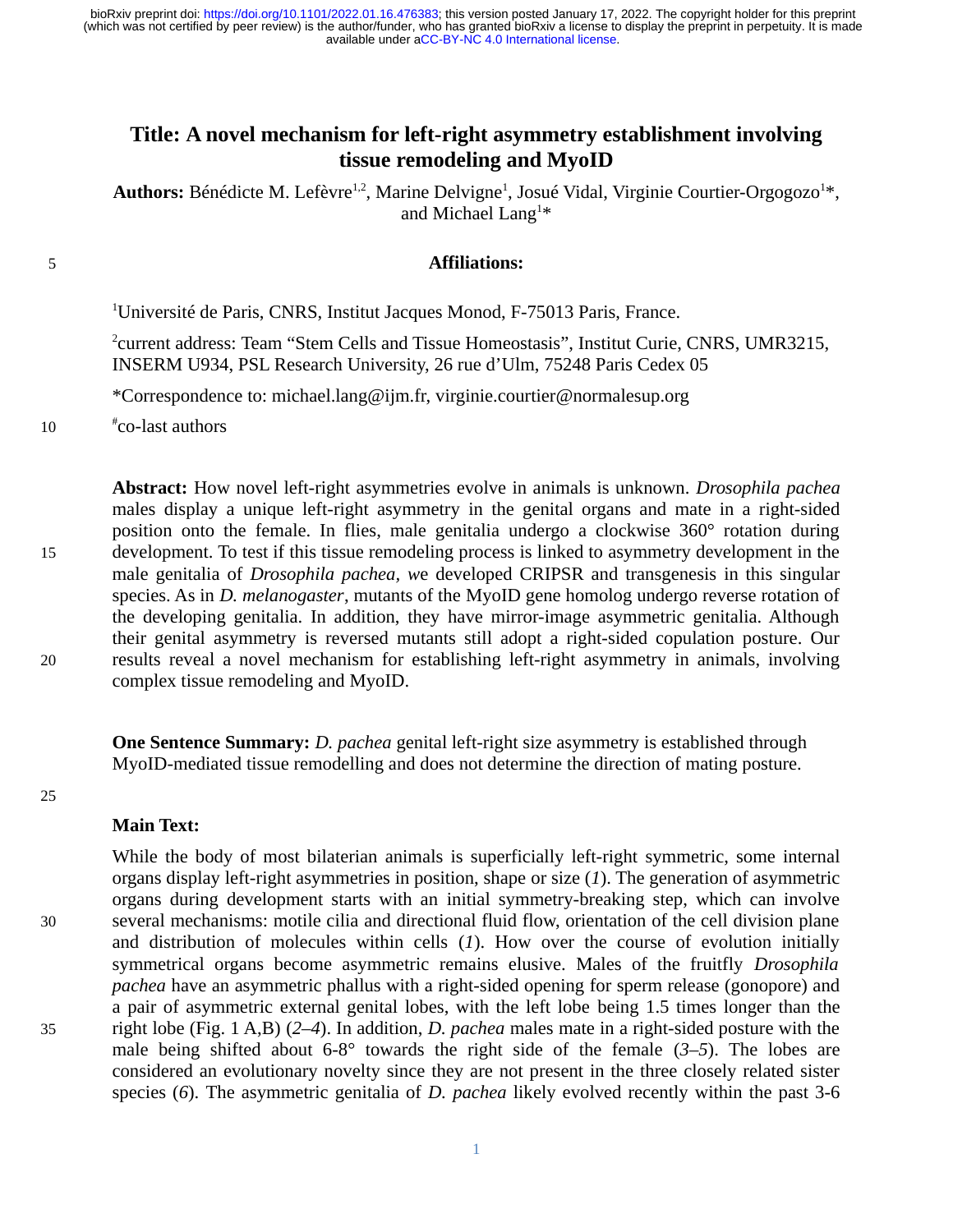available under [aCC-BY-NC 4.0 International license.](http://creativecommons.org/licenses/by-nc/4.0/) (which was not certified by peer review) is the author/funder, who has granted bioRxiv a license to display the preprint in perpetuity. It is made bioRxiv preprint doi: [https://doi.org/10.1101/2022.01.16.476383;](https://doi.org/10.1101/2022.01.16.476383) this version posted January 17, 2022. The copyright holder for this preprint

Ma from ancestral symmetry (*6*) and this species is therefore a suitable organism to search for the evolutionary origins of genital left-right asymmetry.

40

45

50

During development, the male genitalia of a wide range of shizophoran flies undergoes a 360° clockwise rotation (*7*, *8*). In *D. melanogaster*, the direction of this rotation is driven by the myosin MyoID, encoded by the gene *myo31DF* (*9*), for simplicity here referred to as *myoID*. Loss of function of *myoID* in *D. melanogaster* leads to a counter-clockwise 360° genitalia rotation direction, due to the function of another counter-acting myosin, MyoIC (*7*, *9*, *10*). MyoID also controls the chirality of other organs, such as the gut and testes (*9*, *11*–*17*). Furthermore, MyoID appears to be a conserved key factor among different mechanisms to establish left-right asymmetry in vertebrates and invertebrates (*18*, *19*), through interaction with adherens junctions (*10*, *11*), the actin cytoskeleton (*10*, *20*, *21*), planar cell polarity pathway members (*13*, *18*) and Jun kinase pathway regulated apoptosis (*12*, *15*, *22*, *23*). Ectopically expressed, MyoID and MyoIC are sufficient to induce *de novo* directional twisting at the cell, organ, or body scale in *D. melanogaster* (*20*). However, the evolutionary transitions to *novel* leftright size asymmetries remain to be uncovered at the molecular, cellular and tissue scale.

We wondered if MyoID is involved in the establishment of left-right asymmetry in *D. pachea* male genitalia. To test this, we generated a mutation in the coding sequence of the *D. pachea myoID* using CRISPR/Cas9 mediated gene editing (*24*, *25*) (*myoIDmut* allele, Fig. S1). The induced mutation caused a frameshift in the seventh coding exon, leading to a premature stop codon. In homozygous *myoIDmut/mut* males, the length ratio of left and right genital lobes was reversed with a longer right lobe and a shorter left lobe in most (81/82) dissected individuals (Data S1, Figure 1 C). Furthermore, the phallus asymmetry was reversed in *myoIDmut/mut* males with the gonopore located at the left tip of the phallus (29/29 dissected genitalia), compared to heterozygous *myoIDwt/mut* and *myoIDwt/wt* males, where the gonopore was located consistently on the right side (8/8 and 13/13 dissected genitalia, respectively; Fig. S2). The locus *myoID* is autosomal (Fig. S1) and the mutation appears to be recessive since *myoIDwt/mut* males did not have visible alterations of male genitalia morphology (Fig. 1 B). Apart from phallus and lobe morphology, homozygous mutant males revealed a genitalia rotation phenotype, with varying orientations of the male genitalia in adults, with respect to the antero-posterior midline (Fig. 1 A,D). In wild-type *D. pachea*, male claspers and genital lobes are pointing towards the ventral side (Fig. 1 A), while *myoIDmut/mut* males revealed variable orientations of genitalia, which varied among individuals between 0 and 270° (Fig. 1 D). This latter orientation phenotype was similar to previous observations in *D. melanogaster myoID* mutants *(9).* Our data shows that MyoID is essential to determine left-right identity in *D. pachea* male genitalia, including external genital lobes and the male phallus. This function might be mediated through its role in determining the direction of male genitalia rotation. In one *myoIDmut/mut* males, genital lobe asymmetry was not reversed although genitalia were mis-oriented and in one individual lobes were strongly bent. However, it was unclear if their genitalia rotated clockwise or counter-clockwise during development. These mutants may have had remnant activity and expression of the *myoIDmut* allele, leading to a partial rotation in clockwise direction. Alternatively, other unidentified environmental or genetic factors may also contribute to the determination of genital asymmetry in *D. pachea* and were variable in our experiment. 55 60 65 70 75 80

To monitor genitalia rotation we inserted a DE-Cadherin::YFP fusion construct (DE-Cad::YFP) (Fig. S3) into the *myoIDmut/mut* stock using piggybac transposon mediated germline transformation (*26*) (Data S2, Fig. S4). We examined male genitalia rotation in pupae that were heterozygous for DE-Cad::YFP to reduce potentially deleterious effects of the piggybac insert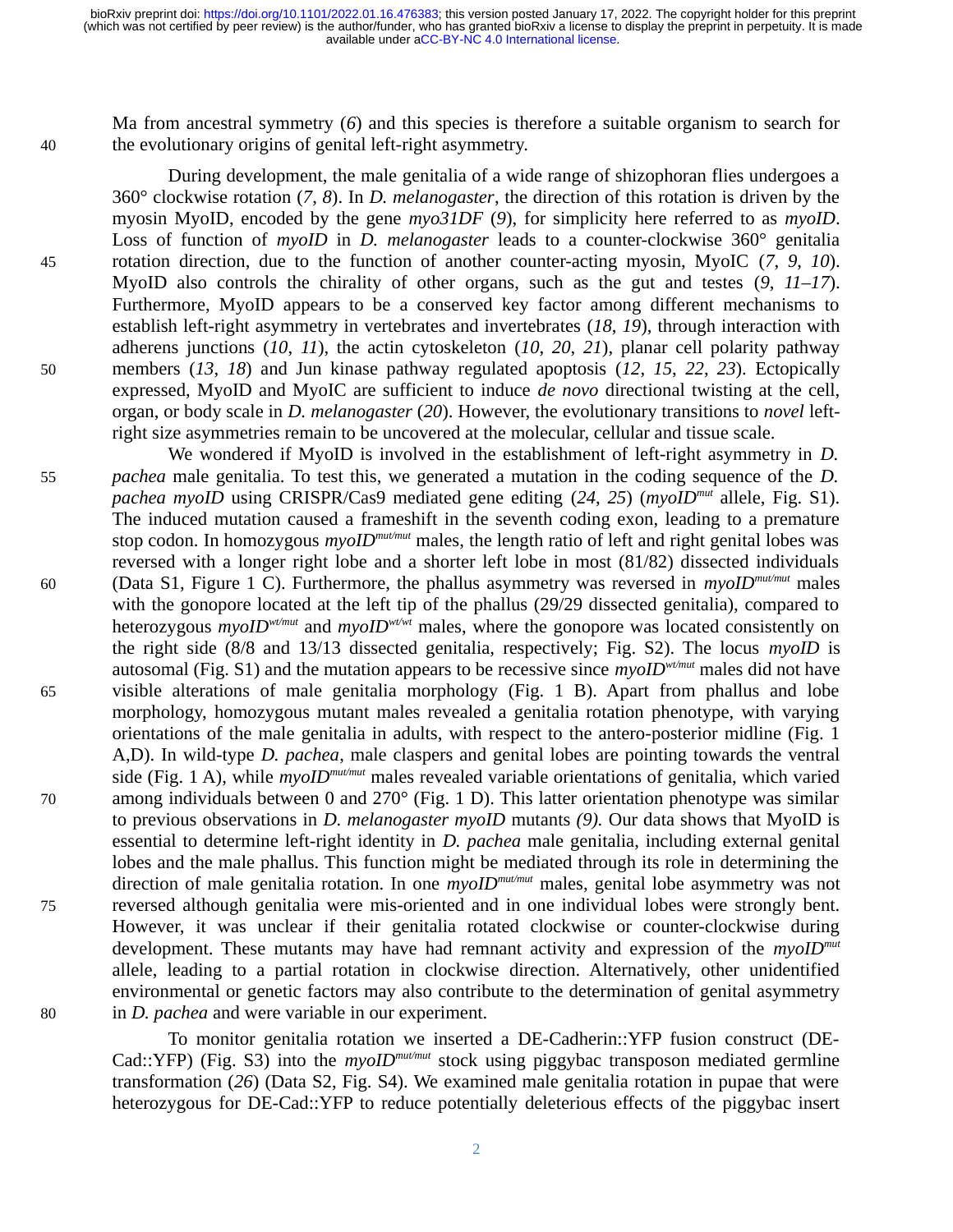available under [aCC-BY-NC 4.0 International license.](http://creativecommons.org/licenses/by-nc/4.0/) (which was not certified by peer review) is the author/funder, who has granted bioRxiv a license to display the preprint in perpetuity. It is made bioRxiv preprint doi: [https://doi.org/10.1101/2022.01.16.476383;](https://doi.org/10.1101/2022.01.16.476383) this version posted January 17, 2022. The copyright holder for this preprint

- (Fig. S5). We observed that *myoIDwt/wt and myoIDwt/mut* males underwent clockwise genitalia rotation direction (n = 9/9, 25/25, respectively), as observed in most schizophoran flies (*7*, *8*) whereas in *myoIDmut/mut* males, genitalia rotated counter-clockwise (n = 9/9) (Fig. 1E, Data S1). In 9 monitored males that had developed at least to the pharate adult stage, we were able to dissect male genitalia and to determine the orientation and the lobe length ratio of male genitalia (Fig. S2). All these *myoIDmut/mut* males with counter-clockwise genitalia rotation direction had a reversed lobe length ratio with a longer right lobe and a shorter left lobe, although in one observation lobes were only rudimatarily developed and the measurements were not informative about the lobe length ratio (Fig. 1E). In contrast, *myoIDwt/wt and myoIDwt/mut* males had a wild-type lobe ratio (Fig. 1E). We conclude that in *D. pachea* males MyoID controls genitalia rotation direction, such as previously observed in *D. melanogaster* and that in addition, MyoID determines left-right identity of genitalia. 85 90 95
- Apart from its establishment during development, the role of genital asymmetry with respect to reproduction is not well understood (*27*). Genital asymmetry has been hypothesized to co-evolve or to evolve in response to changes in mating position (*27*). Alternatively, asymmetric genitalia may cause lateralized mating behavior since the asymmetric parts mediate the coupling of the female and male abdomen and therefore potentially direct the relative orientation of the female and male bodies. We investigated if males with reversed genital asymmetry would adopt a reverted copulation posture by monitoring copulation behavior (Fig. S6, Data S3) of *myoIDwt/wt* , *myoIDwt/mut, or myoIDmut/mut* males with wildtype *myoIDwt/wt* females. We annotated mating behavior (Data S4) and copulation postures (Data S5, Fig. S7). A copulation was considered to occur when the male mounted the female and achieved to settle into an invariant copulation position for at least 30 seconds. Alternatively, males were sometimes observed to mount the female, but leg and abdomen movements did not settle and eventually the male separated from the female within a few minutes, which we considered to be a failed mounting attempt (106/140 total attempts, Fig. S6). Only 26% (10/38) of the couples with *myoIDmut/mut* males that mounted the female also adopted a stable copulation position, compared to 11/11 and 13/13 for *myoIDwt/wt* and *myoIDwt/mut* males, respectively (Fig. S6). Genitalia orientation angles of *myoIDmut/mut* males that managed to adopt a stable copulation posture were found to deviate at most by 16.7° from wild-type orientations, while it was higher in the majority of *myoIDmut/mut* males (18/29) that failed to copulate (Fig. 1D, Fig. S6). Such defects in genitalia orientation were previously reported to be detrimental for copulation and efficient genitalia coupling for *D. melanogaster myoID* mutants (*28*). Regardless of the genotype and direction of genital asymmetry, *myoIDwt/wt , myoID<sup>wt/mut</sup>* and *myoID<sup>mut/mut*</sup> males consistently adopted a right-sided average copulation posture (Fig. 2). We conclude that the right-sided mating posture in *D. pachea* does not depend on the direction of male genital asymmetry. 100 105 110 115 120

Overall, our study reveals functional conservation of the unconventional myosin MyoID to control clockwise genitalia rotation in developing *D. pachea* male genitalia. In addition, the same protein got co-opted during evolution of *D. pachea* to contribute to determination of the direction of a novel male genital asymmetry. The latter function may be mediated through the genitalia rotation process itself since rotation direction and genital asymmetry direction are perfectly associated in our live-imaging trials (Fig. 1E). Mechanical forces between rotating genitalia and non-rotating outer tissue may act in opposite direction at the left and the right side and in function of the sense of rotation. Male genital asymmetry in *D. pachea* does not determine the posture itself since wildtype males and also mutant males with reversed genital asymmetry consistently mate in a right-sided copulation posture. Right-sided mating is therefore female-

130

125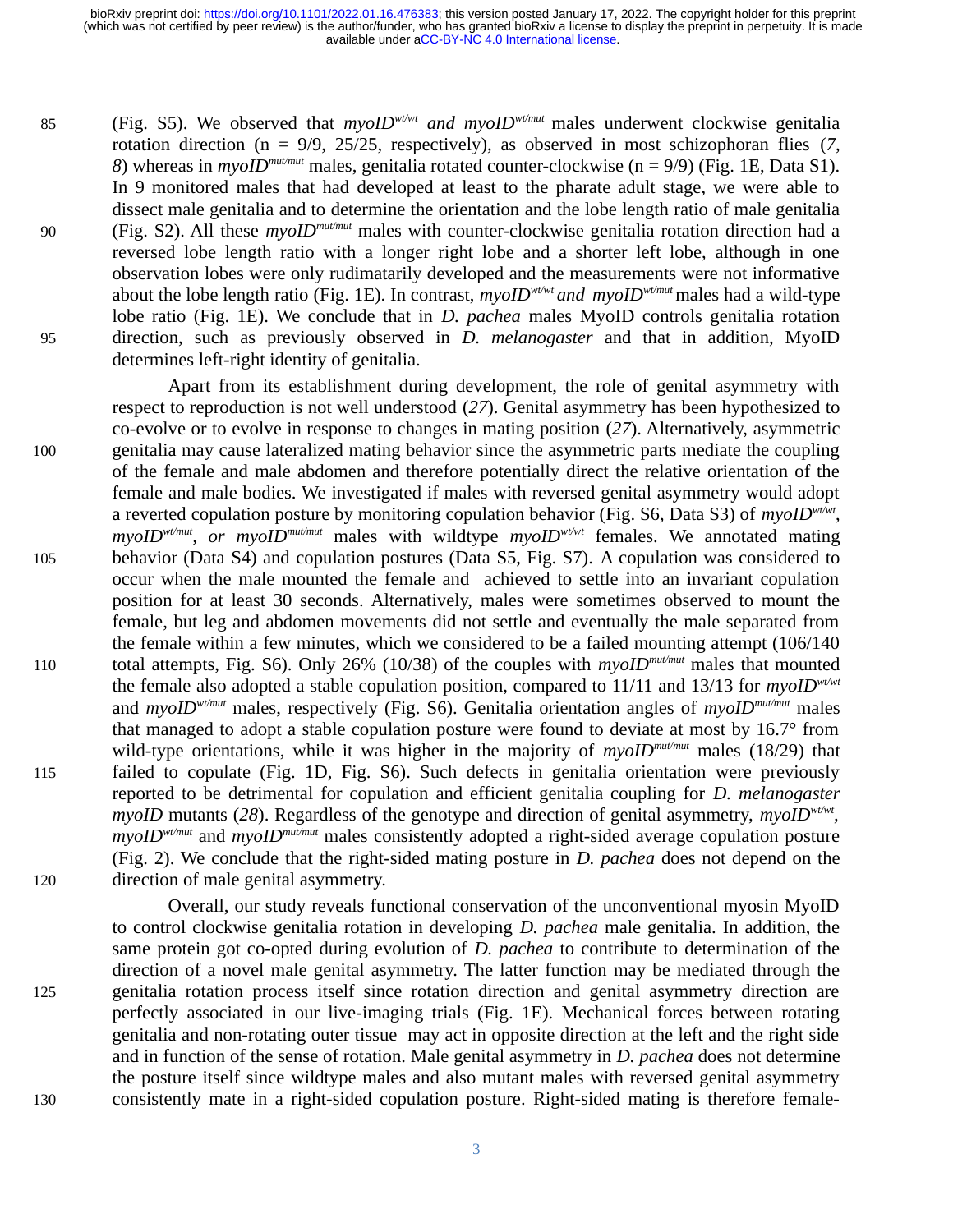controlled or may be a hard-wired behavior that could have possibly favored the evolution of morphological asymmetry as an instructive cue to optimize genital contacts (*27*). This study provides the first experimental insights into *de novo* Evolution of left-right asymmetry. It involves recruitment of a conserved left-right regulator and is associated with a pre-existing tissue remodeling process.

### **References and Notes:**

- 1. H. Hamada, P. Tam, *F1000Research*, in press, doi:10.12688/f1000research.21670.1.
- 2. S. Pitnick, W. Heed, New Species of Cactus-Breeding Drosophila (Diptera: Drosophilidae) in the Nannoptera Species Group. *Ann. Entomol. Soc. Am.* **87**, 307–310 (1994).
- 3. M. Lang, V. Orgogozo, Distinct copulation positions in Drosophila pachea males with symmetric or asymmetric: External genitalia. *Contrib. to Zool.* **81**, 87–94 (2012).
- 4. A. Acurio, F. T. Rhebergen, S. E. Paulus, V. Courtier-Orgogozo, M. Lang, Repeated evolution of asymmetric genitalia and right-sided mating behavior in the Drosophila nannoptera species group. *BMC Evol. Biol.* **19**, 109 (2019).
- 5. F. T. Rhebergen, V. Courtier-Orgogozo, J. Dumont, M. Schilthuizen, M. Lang, Drosophila pachea asymmetric lobes are part of a grasping device and stabilize one-sided mating. *BMC Evol. Biol.* **16**, 176 (2016).
- 6. M. Lang, M. Polihronakis Richmond, A. E. Acurio, T. A. Markow, V. Orgogozo, Radiation of the Drosophila nannoptera species group in Mexico. *J. Evol. Biol.* **27**, 575–584 (2014).
- 7. M. Suzanne, A. G. Petzoldt, P. Spéder, J.-B. Coutelis, H. Steller, S. Noselli, Coupling of Apoptosis and L/R Patterning Controls Stepwise Organ Looping. *Curr. Biol.* **20**, 1773–1778 (2010).
- 8. H. J. Feuerborn, Das Hypopygium 'inversum' und 'circumversum' der Dipteren. *Zool. Anz.* **55**, 89–213 (1922).
- 9. P. Spéder, G. Ádám, S. Noselli, Type ID unconventional myosin controls left–right asymmetry in Drosophila. *Nature*. **440**, 803–807 (2006).
- 10. A. G. Petzoldt, J.-B. Coutelis, C. Géminard, P. Spéder, M. Suzanne, D. Cerezo, S. Noselli, DE-Cadherin regulates unconventional Myosin ID and Myosin IC in Drosophila left-right asymmetry establishment. *Development*. **139**, 1874–1884 (2012).
- 11. K. Taniguchi, R. Maeda, T. Ando, T. Okumura, N. Nakazawa, R. Hatori, M. Nakamura, S. Hozumi, H. Fujiwara, K. Matsuno, Chirality in Planar Cell Shape Contributes to Left-Right Asymmetric Epithelial Morphogenesis. *Science (80-. ).* **333**, 339–341 (2011).
- 12. S. Benitez, C. Sosa, N. Tomasini, A. Macias, Both JNK and apoptosis pathways regulate growth and terminalia rotation during Drosophila genital disc development. *Int. J. Dev. Biol*. **54**, 643–653 (2010).

140

135

145

150

155

165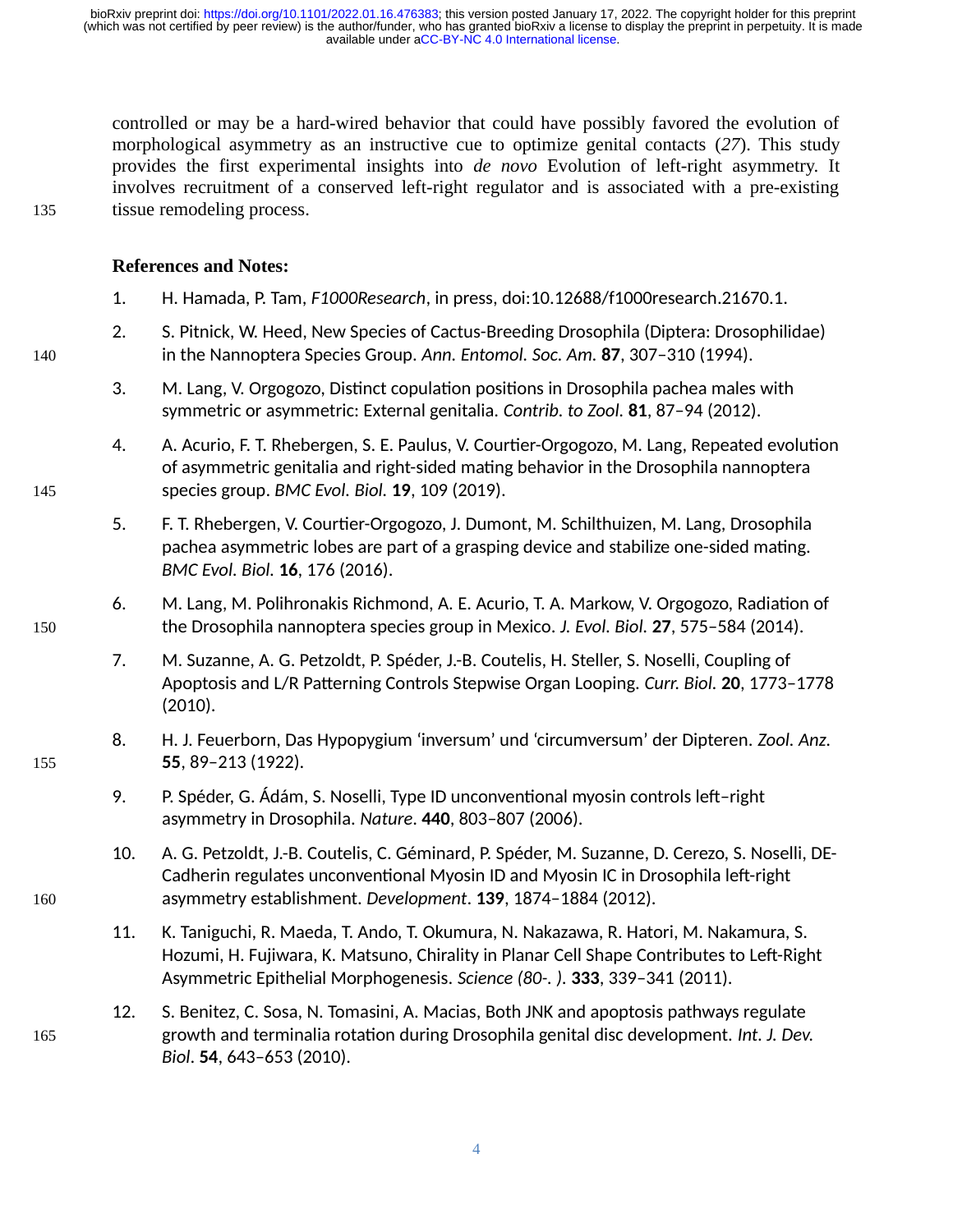- 13. N. González-Morales, C. Géminard, G. Lebreton, D. Cerezo, J.-B. Coutelis, S. Noselli, The Atypical Cadherin Dachsous Controls Left-Right Asymmetry in Drosophila. *Dev. Cell*. **33**, 675–689 (2015).
- 14. S. Hozumi, R. Maeda, K. Taniguchi, M. Kanai, S. Shirakabe, T. Sasamura, P. Spéder, S. Noselli, T. Aigaki, R. Murakami, K. Matsuno, An unconventional myosin in Drosophila reverses the default handedness in visceral organs. *Nature*. **440**, 798–802 (2006). 170
	- 15. K. Taniguchi, S. Hozumi, R. Maeda, M. Ooike, T. Sasamura, T. Aigaki, K. Matsuno, D-JNK signaling in visceral muscle cells controls the laterality of the Drosophila gut. *Dev. Biol.* **311**, 251–263 (2007).
	- 16. R. Hatori, T. Ando, T. Sasamura, N. Nakazawa, M. Nakamura, K. Taniguchi, S. Hozumi, J. Kikuta, M. Ishii, K. Matsuno, Left–right asymmetry is formed in individual cells by intrinsic cell chirality. *Mech. Dev.* **133**, 146–162 (2014).
	- 17. T. Okumura, T. Sasamura, M. Inatomi, S. Hozumi, M. Nakamura, R. Hatori, K. Taniguchi, N. Nakazawa, E. Suzuki, R. Maeda, T. Yamakawa, K. Matsuno, Class I Myosins Have Overlapping and Specialized Functions in Left-Right Asymmetric Development in Drosophila. *Genetics*. **199**, 1183–1199 (2015).
		- 18. T. Juan, C. Géminard, J.-B. Coutelis, D. Cerezo, S. Polès, S. Noselli, M. Fürthauer, Myosin1D is an evolutionarily conserved regulator of animal left–right asymmetry. *Nat. Commun.* **9**, 1942 (2018).
		- 19. M. Tingler, S. Kurz, M. Maerker, T. Ott, F. Fuhl, A. Schweickert, J. M. LeBlanc-Straceski, S. Noselli, M. Blum, A Conserved Role of the Unconventional Myosin 1d in Laterality Determination. *Curr. Biol.* **28**, 810-816.e3 (2018).
		- 20. G. Lebreton, C. Géminard, F. Lapraz, S. Pyrpassopoulos, D. Cerezo, P. Spéder, M. Ostap E, S. Noselli, Molecular to organismal chirality is induced by the conserved myosin 1D. *Science (80-. ).* **362**, 949–952 (2018).
		- 21. A. Chougule, F. Lapraz, I. Földi, D. Cerezo, J. Mihály, S. Noselli, The Drosophila actin nucleator DAAM is essential for left-right asymmetry. *PLOS Genet.* **16**, e1008758 (2020).
		- 22. A. Macias, N. M. Romero, F. Martin, L. Suarez, A. L. Rosa, G. Morata, PVF1/PVR signaling and apoptosis promotes the rotation and dorsal closure of the Drosophila male terminalia. *Int. J. Dev. Biol*. **48**, 1087–1094 (2004).
		- 23. R. Rousset, S. Bono-Lauriol, M. Gettings, M. Suzanne, P. Spéder, S. Noselli, The Drosophila serine protease homologue Scarface regulates JNK signalling in a negative-feedback loop during epithelial morphogenesis. *Development*. **137**, 2177–2186 (2010).
	- 24. M. Jinek, K. Chylinski, I. Fonfara, M. Hauer, J. A. Doudna, E. Charpentier, A Programmable Dual-RNA–Guided DNA Endonuclease in Adaptive Bacterial Immunity. *Science (80-. ).* **337**, 816–821 (2012).
		- 25. A. R. Bassett, C. Tibbit, C. P. Ponting, J.-L. Liu, Highly Efficient Targeted Mutagenesis of Drosophila with the CRISPR/Cas9 System. *Cell Rep.* **4**, 220–228 (2013).

180

175

185

190

195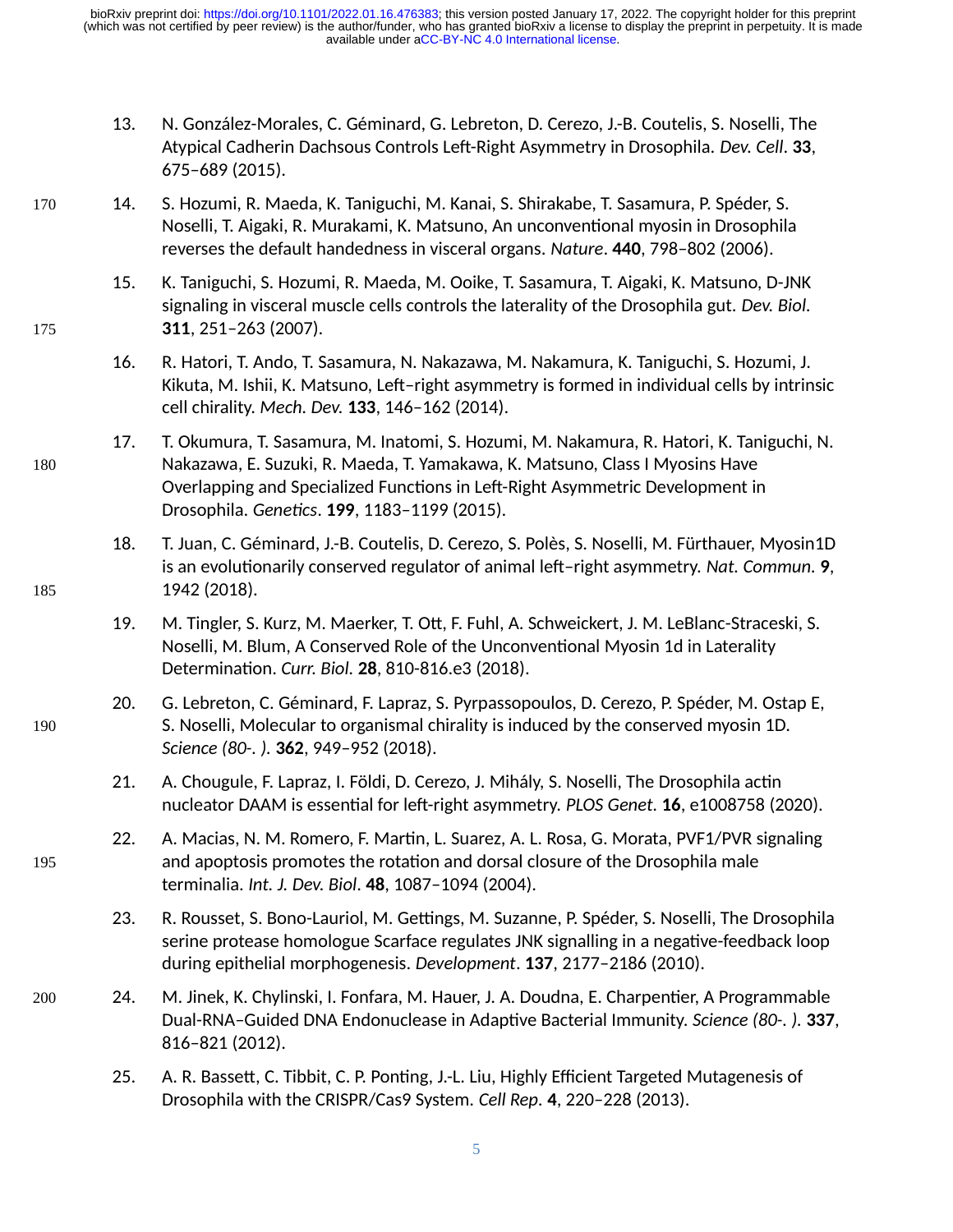26. C. Horn, N. Offen, S. Nystedt, U. Häcker, E. A. Wimmer, *Genetics*, in press (available at http://www.genetics.org/content/163/2/647.abstract).

205

210

215

230

235

- 27. B. A. Huber, Mating positions and the evolution of asymmetric insect genitalia. *Genetica*. **138**, 19–25 (2010).
- 28. M. Inatomi, D. Shin, Y.-T. Lai, K. Matsuno, Proper direction of male genitalia is prerequisite for copulation in Drosophila, implying cooperative evolution between genitalia rotation and mating behavior. *Sci. Rep.* **9**, 210 (2019).
	- 29. W. B. Heed, H. W. Kircher, Unique Sterol in the Ecology and Nutrition of Drosophila pachea. *Science (80-. ).* **149**, 758–761 (1965).
- 30. A. Suvorov, B. Y. Kim, J. Wang, E. E. Armstrong, D. Peede, E. R. R. D'Agostino, D. K. Price, P. Wadell, M. Lang, V. Courtier-Orgogozo, J. R. David, D. Petrov, D. R. Matute, D. R. Schrider, A. A. Comeault, Widespread introgression across a phylogeny of 155 Drosophila genomes. *bioRxiv* (2021),
	- 31. B. Langmead, C. Trapnell, M. Pop, S. L. Salzberg, Ultrafast and memory-efficient alignment of short DNA sequences to the human genome. *Genome Biol.* **10**, R25 (2009).
- 32. H. Oda, T. Uemura, Y. Harada, Y. Iwai, M. Takeichi, A Drosophila Homolog of Cadherin Associated with Armadillo and Essential for Embryonic Cell-Cell Adhesion. *Dev. Biol.* **165**, 716–726 (1994). 220
	- 33. A. Pacquelet, L. Lin, P. Rørth, Binding site for p120/δ-catenin is not required for Drosophila E-cadherin function in vivo . *J. Cell Biol.* **160**, 313–319 (2003).
- 34. D. G. Gibson, L. Young, R.-Y. Chuang, J. C. Venter, C. A. Hutchison, H. O. Smith, Enzymatic assembly of DNA molecules up to several hundred kilobases. *Nat. Methods*. **6**, 343–345 (2009). 225
	- 35. O. Nagy, I. Nuez, R. Savisaar, A. E. Peluffo, A. Yassin, M. Lang, D. L. Stern, D. R. Matute, J. R. David, V. Courtier-Orgogozo, Correlated Evolution of Two Copulatory Organs via a Single cis-Regulatory Nucleotide Change. *Curr. Biol.* **28**, 3450-3457.e13 (2018).
		- 36. C. S. Thummel, A. M. Boulet, H. D. Lipshitz, Vectors for Drosophila P-element-mediated transformation and tissue culture transfection. *Gene*. **74**, 445–456 (1988).
		- 37. M. V Matz, A. F. Fradkov, Y. A. Labas, A. P. Savitsky, A. G. Zaraisky, M. L. Markelov, S. A. Lukyanov, Fluorescent proteins from nonbioluminescent Anthozoa species. *Nat. Biotechnol.* **17**, 969–973 (1999).
		- 38. H. Ochman, A. S. Gerber, D. L. Hartl, Genetic Applications of an Inverse Polymerase Chain Reaction. *Genetics*. **120**, 621–623 (1988).
		- 39. S. P. Bainbridge, M. Bownes, Staging the metamorphosis of Drosophila melanogaster. *Development*. **66**, 57–80 (1981).
- 40. J. F. McAlpine, in *Manual of Nearctic Diptera* (McAlpline JF, Peterson BV, Shewell GE, Teskey HJ, Vockeroth JR, Wood DM, Agricultur., 1981), vol. 1, pp. 9–63. 240
	-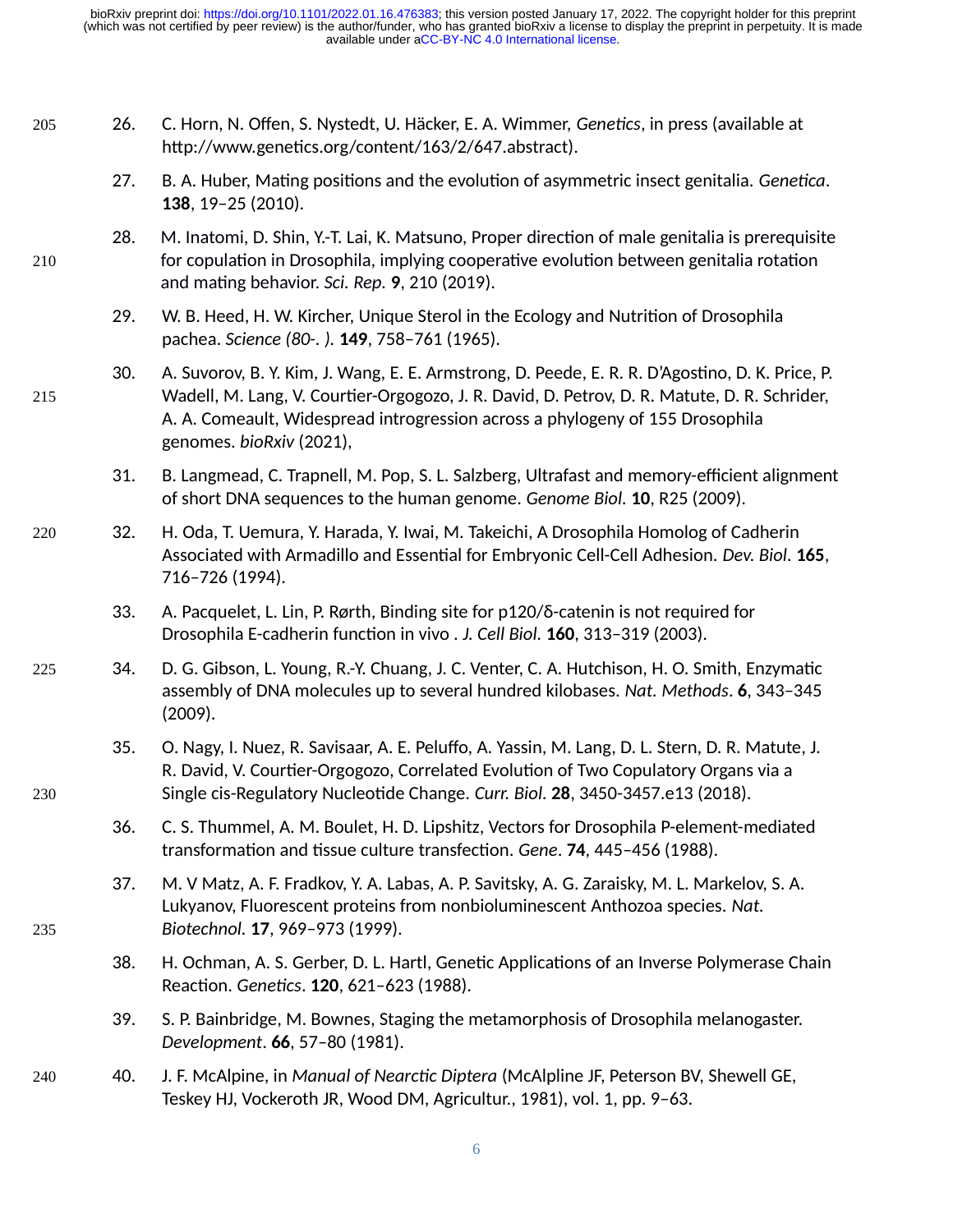available under [aCC-BY-NC 4.0 International license.](http://creativecommons.org/licenses/by-nc/4.0/) (which was not certified by peer review) is the author/funder, who has granted bioRxiv a license to display the preprint in perpetuity. It is made bioRxiv preprint doi: [https://doi.org/10.1101/2022.01.16.476383;](https://doi.org/10.1101/2022.01.16.476383) this version posted January 17, 2022. The copyright holder for this preprint

- 41. S. Pitnick, Operational sex ratios and sperm limitation in populations of Drosophila pachea. *Behav. Ecol. Sociobiol.* **33**, 383–391 (1993).
- 245

42. B. M. Lefèvre, D. Catté, V. Courtier-Orgogozo, M. Lang, Male genital lobe morphology affects the chance to copulate in Drosophila pachea. *BMC Ecol. Evol.* **21**, 23 (2021).

**Acknowledgments:** We thank Stephane Prigent for preparation of Drosophila genitalia. We thank the CNRS ImagoSeine Imaging platform at the Institut Jacques Monod for assistance in microscopy. We are grateful to Nicolas Gompel for initial help with Drosophila germline transfection. **Funding:** BL was supported by a pre-doctoral fellowship Sorbonne Paris Cité of the Université de Paris and by a fellowship from the Labex ''Who am I?'' ["Initiatives d'excellence", Idex ANR-18-IDEX-0001, ANR‐11‐LABX‐0071]. This work was further supported by the CNRS, by a grant of the European Research Council under the European Community's Seventh Framework Program [FP7/2007-2013 Grant Agreement no. 337579] given to VCO and by a grant of the Agence Nationale pour la recherche [ANR-20-CE13-0006] given to ML. **Author contributions:** ML and VCO designed the study. ML and MD generated and characterized Drosophila CRISPR mutants and transgenic stocks. BL prepared the membrane marker construct. ML and BL performed time-lapse microscopy experiments. ML, JV and BL carried out mating assays. ML and JV genotyped flies, ML, BL and JV analyzed the data, ML and VCO wrote the manuscript. **Competing interests:** Authors declare no competing interests. **Data and materials availability:** Data supporting this article is available at the DRYAD database (doi:10.5061/dryad.bzkh189bd), except for DNA sequence data of the *D. pachea myoID* coding sequence, which was deposited at NCBI (accession number OM240650). Plasmid pBAC-ECFP-15xQUAS\_TATA-mcd8-GFP-SV40 (Addgene 104878) was provided by addgene (MTA, addgene order 482018), and plasmid 3XP3::EYFP was a kind gift of D. Stern. 250 255 260

265

270

## **Supplementary Materials:**

Materials and Methods Figures S1-S7 Table S1 Movies S1-S2 External Databases S1-S5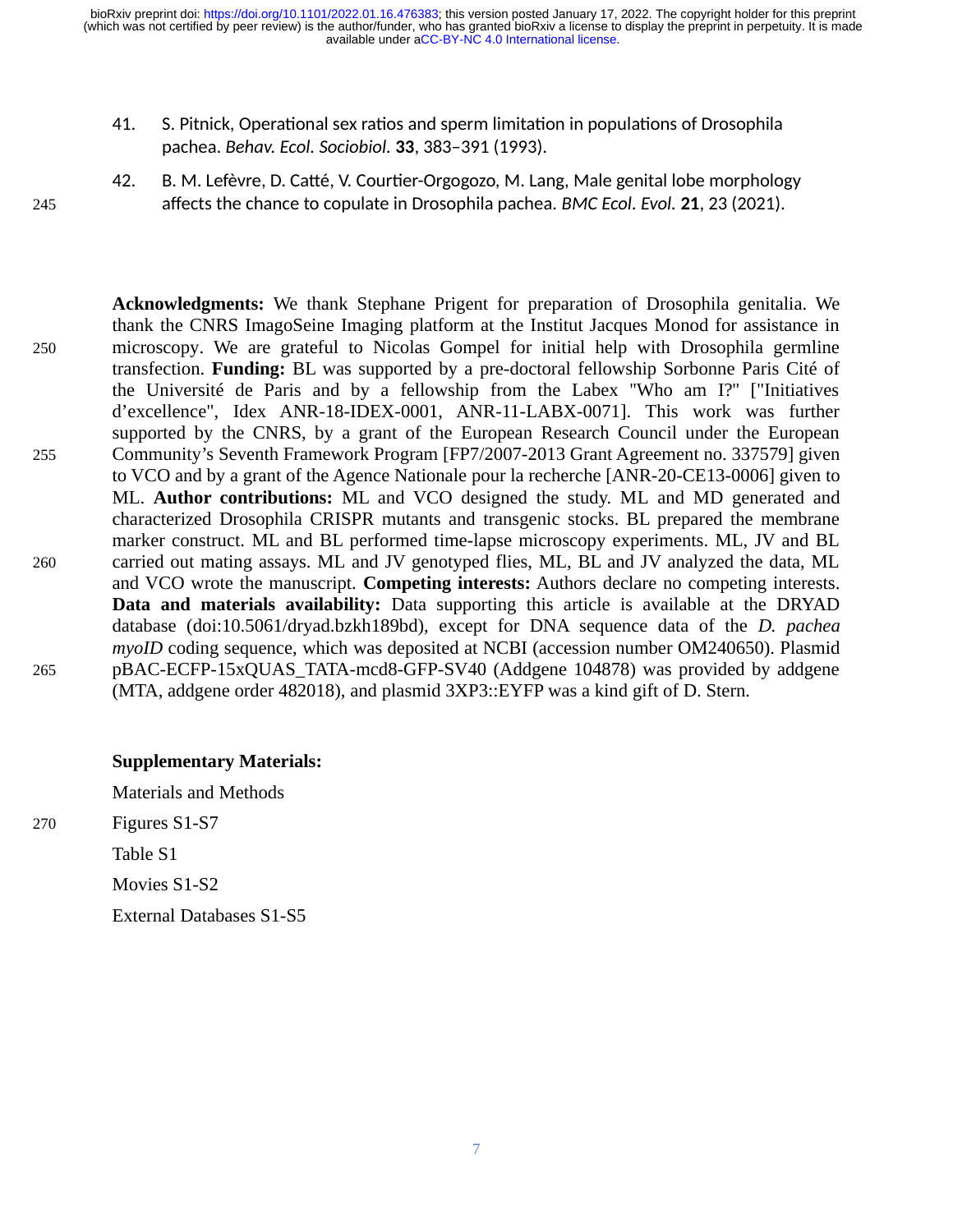available under [aCC-BY-NC 4.0 International license.](http://creativecommons.org/licenses/by-nc/4.0/) (which was not certified by peer review) is the author/funder, who has granted bioRxiv a license to display the preprint in perpetuity. It is made bioRxiv preprint doi: [https://doi.org/10.1101/2022.01.16.476383;](https://doi.org/10.1101/2022.01.16.476383) this version posted January 17, 2022. The copyright holder for this preprint



**Fig. 1. M***yoID* **mutants display reversed genital asymmetry and genitalia rotation defects. (A)** Wild-type *D. pachea* male in ventral view. The orientation of genitalia is measured as an angle between the midpoint of male genital claspers relative to the male midline, as depicted by the dashed polar diagram. The scale is 100 µm. **(B)** External adult male genitalia of **(B)** a wildtype male *myoIDwt/wt* with asymmetric genital lobes at the ventral side (arrows). **(C)** External adult male genitalia of a *myoIDmut/mut* mutant male with reversed genital asymmetry. **(B-C)** Lobes are indicated by arrows and lobe lengths measurement landmark are shown as red dots. The scale is 100 µm. **(D-E)** Male genitalia orientation and lobe length asymmetry ratio in wild-type  $myolD<sup>wt/wt</sup>$  males (blue), heterozygous  $myolD<sup>wt/mut</sup>$  mutant males (grey) and homozygous *myoIDmut/mut* mutant males (orange). **(D)** The polar diagram illustrates genitalia orientation angles. **(E)** The direction of genital lobe asymmetry is associated with the direction of male genitalia rotation. Left and right lobe lengths are plotted for individual males monitored by time-lapse microscopy. Genitalia rotation direction is indicated as +: clockwise, and as -: counter-clockwise. The diagonal red dashed line indicates the 1:1 lobe length ratio. The star indicates an observation with rudimentarily developed lobes in form of buds on both sides.

280